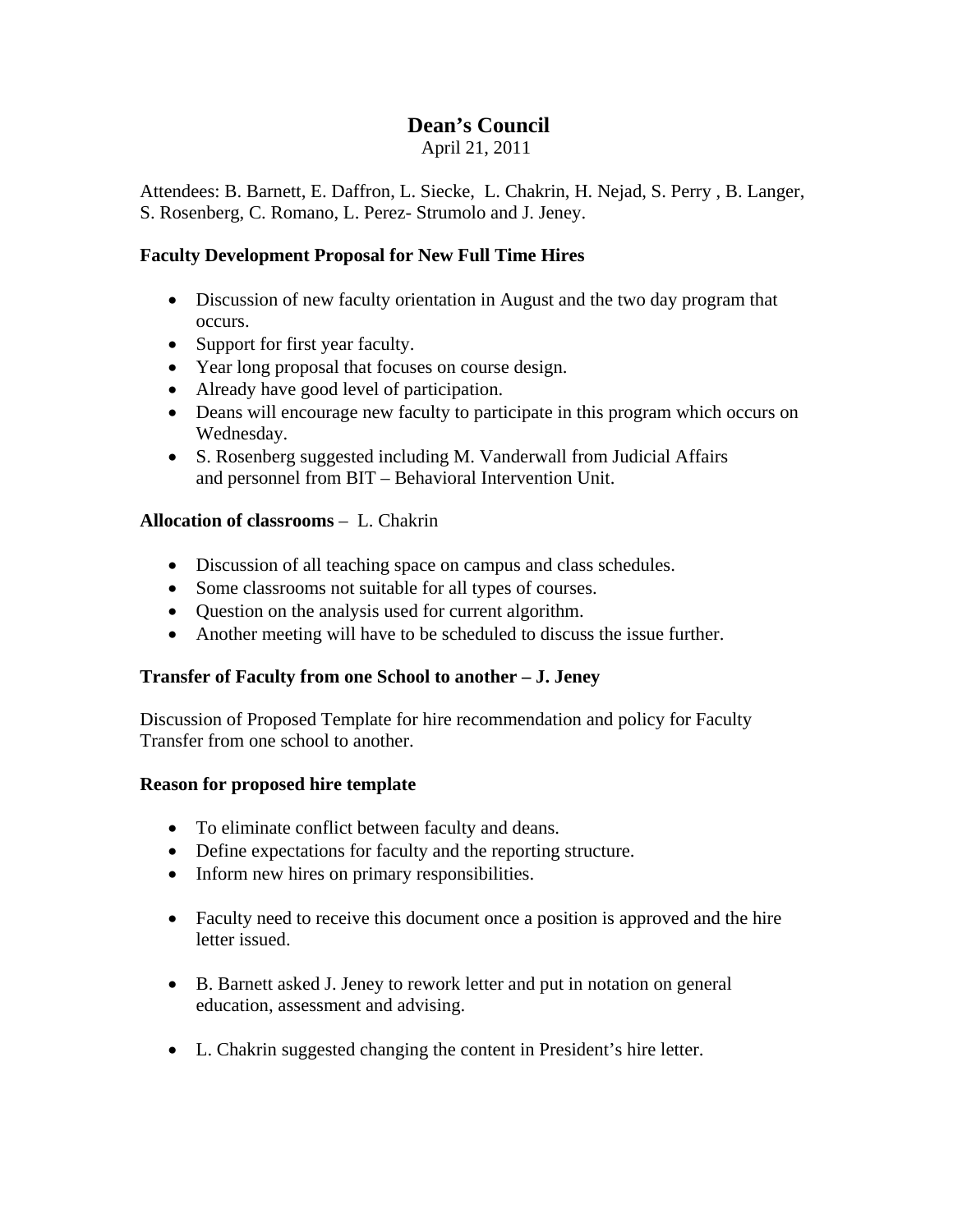- J. Jeney will send around proposed revisions to hire letter from dean and president.
- Copy of hire letter will be kept in Employee Relations.

## **Transfer of faculty from one school to another**

- Faculty are appointed to a particular title or unit. Changes or transfers are rare or exceptional and do not occur on a regular basis.
- There has been no real process to allow for these moves which is the reason for the development of this proposal.
- More discussion on wording in proposed policy.
- This will be brought back to Provosts' Council for review.

## **Other Business**

- Convening Groups report from Sedona is ready for review. B. Barnett suggested posting this to Faculty Resource page.
- H. Nejad asked about costs for adjuncts for previous years.
- B.Barnett has asked M. Krupin to come and discuss adjunct costs over the last three years.
- There is no cap on adjunct spending this year. But there is no surplus funding for next year. If enrollment is not up to 12 students in a course than the course will not run.

## **Overload Teaching Policies**

- Concerns in the Procedures and dates specifically related to faculty members requesting overload.
- It is important to clarify that the school dean may request overload teaching from a faculty member at any time.
- Discussion on workflow and levels of approval for overload.
- J. Jeney wanted to check wording in contract before policy could move forward to Provosts Council.

## **General Education Policy and First Year Seminar – C. Romano**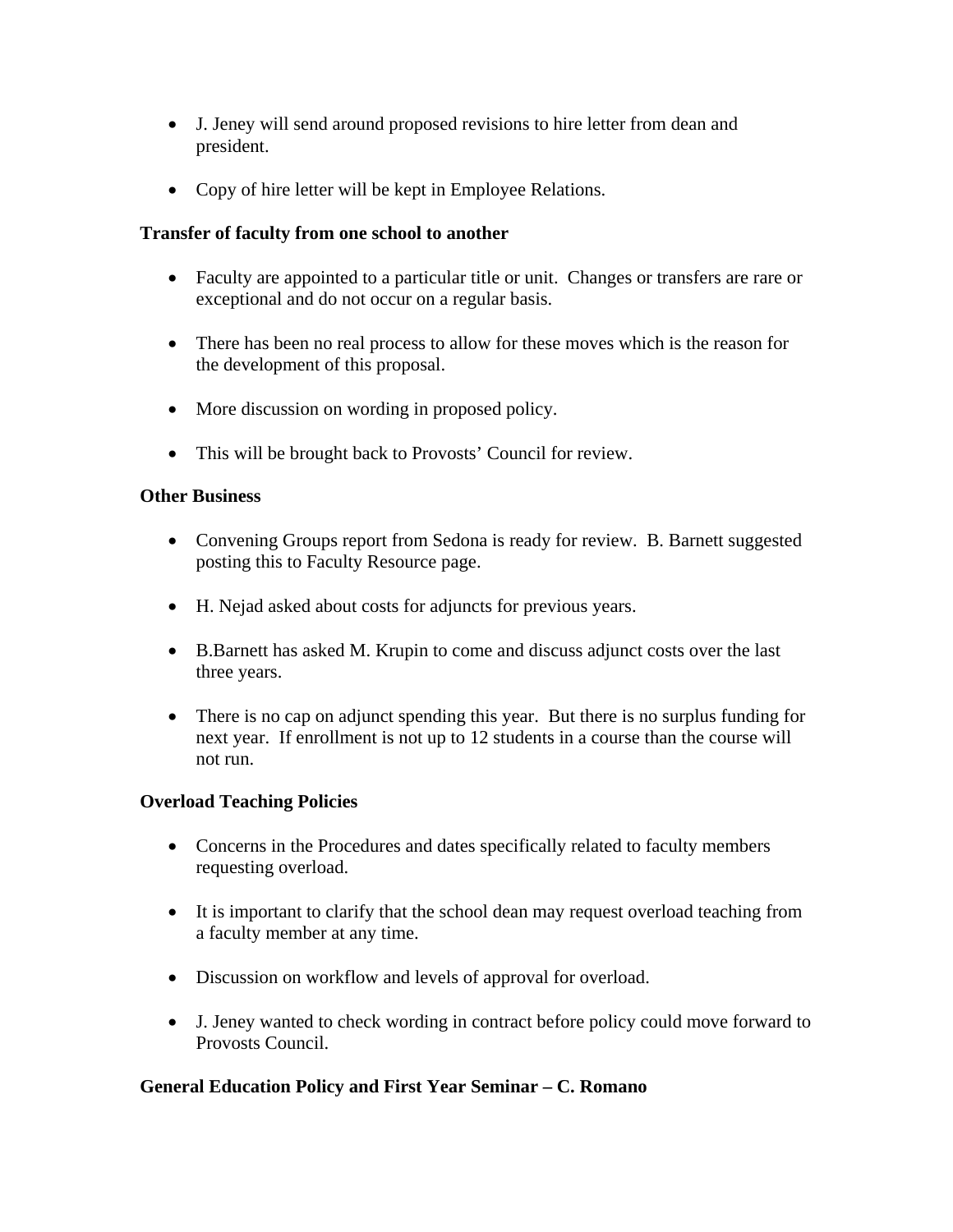- C. Romano EM provided procedure on students who fail first year seminar and retake it the following spring semester.
- EM Recommendations: If a student receives an F or W student must retake the course within one year.
- C. Romano mentioned mandatory academic spring advising for freshman students next year.
- Students must be sure to retake the seminar if they fail.
- Current model did not have the hook to make students reregister for course. There is no exact way to make students retake this course.
- Concerns about CAAFYE in this role with students, in particular, the role that CAAFYE would play in rearranging schedules of students who failed or withdrew.
- Discussion on the problems that come with students who fail first year seminar, scheduling outside of main stream times and the content of the courses.
- C. Romano and E. Daffron to rework policy and bring back to provosts council.

## **CLA – Collegiate Learning Assessment – E. Daffron**

- Most people on campus realize the importance of administering this test. Will be administered to 100 freshmen in the fall and 100 seniors in the spring.
- It would be ideal if one FYS section of students who were given the test were from CA and one FYS section from AIS to give a cross section of students.
- Administering to seniors in spring Assessment coordinators agree that embedding this in a capstone course is doable.
- E. Daffron will meet with deans individually about the CLA.

## **Student Research** – needs to be showcased.

E. Daffron would like to pull everything together in a more general website on undergraduate research. The site would have links to the different schools and the Honors program.

Reminder – Oct 28 will be COPLAC - undergraduate research conference in New Hampshire. There should be resources to send students – especially juniors or those who have a product by the end of October next year so they could present their research.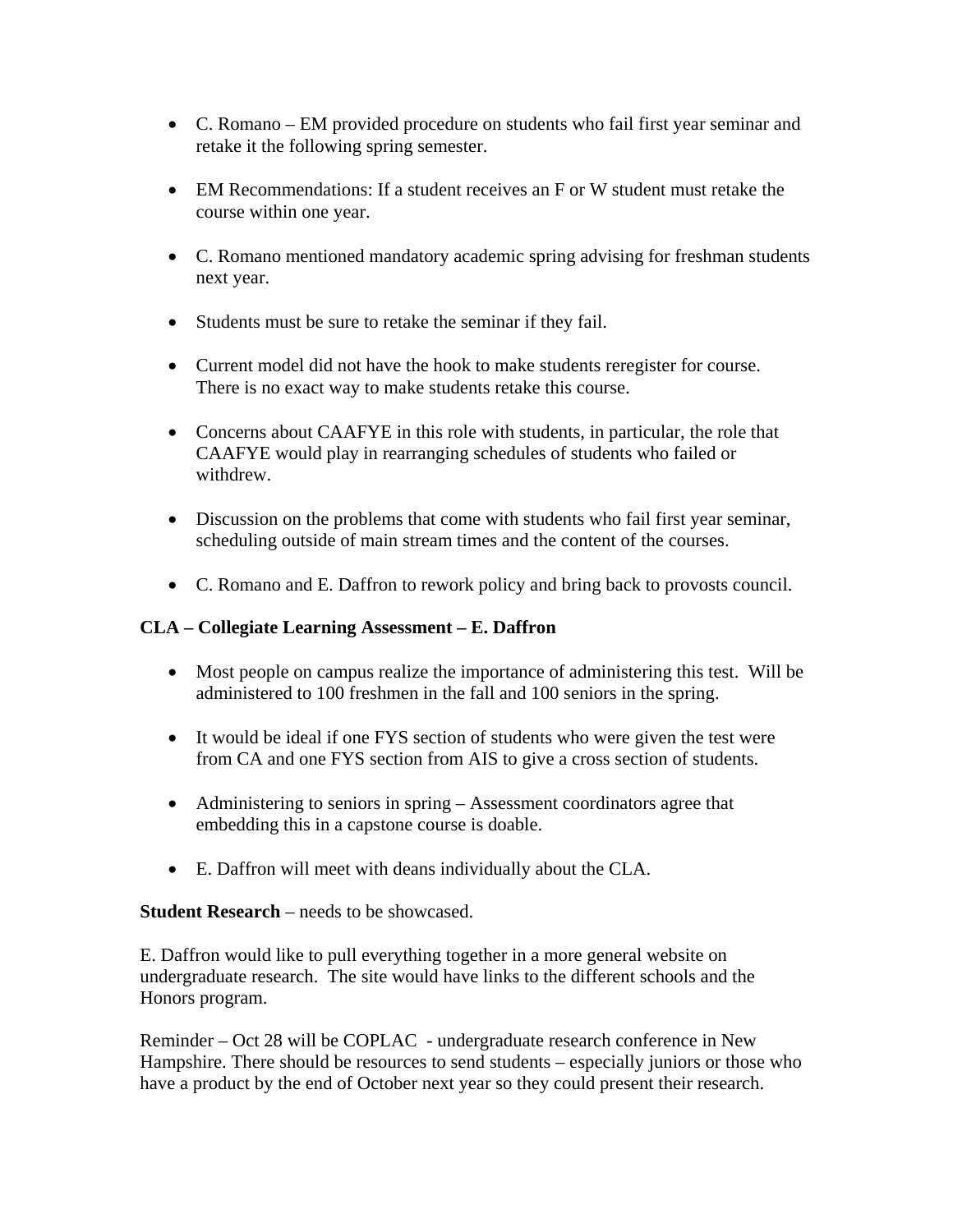Honors Convocation – script is very similar to what was done last year.

Handout – Components and **institutional effectiveness planning report** – Sometime in past we discontinued 5 year program review because there was interest in annual type of review process.

Three different components of the plan are:

Institutional assessment –academic affairs planning brought down to the convening group level.

Student learning assessment – already happening right now.

Program review and evaluation –standard metrics for all schools to look at and analyze for future use.

For 2010 – 11 programs are already doing student-learning assessment.

For next year 2011-12 every program is doing an annual report which can be standardized and stylized by school so there are common elements as well as additional things unique to each school. This would be the future program review.

Year 2012-13 – Would take planning from Academic affairs done on the school level and bring it down to the convening group level.

By 2013-14 would have phased in all three components. By that point have full-fledged report with all three parts.

S. Rosenberg suggested that these reports be stored in a central place and accessible to all.

E. Daffron said that WEAVEonline would serve this purpose.

**Super Seniors Report** – C. Romano and E. Daffron

Work on improving graduation rate and get students through a major quicker.

P Drive devoted to academic data with results and tables from this report.

Need more structured academic advising.

More Undeclared students are staying at Ramapo longer than they should or beyond 4 years.

Students are graduating with more credits than they need to graduate.